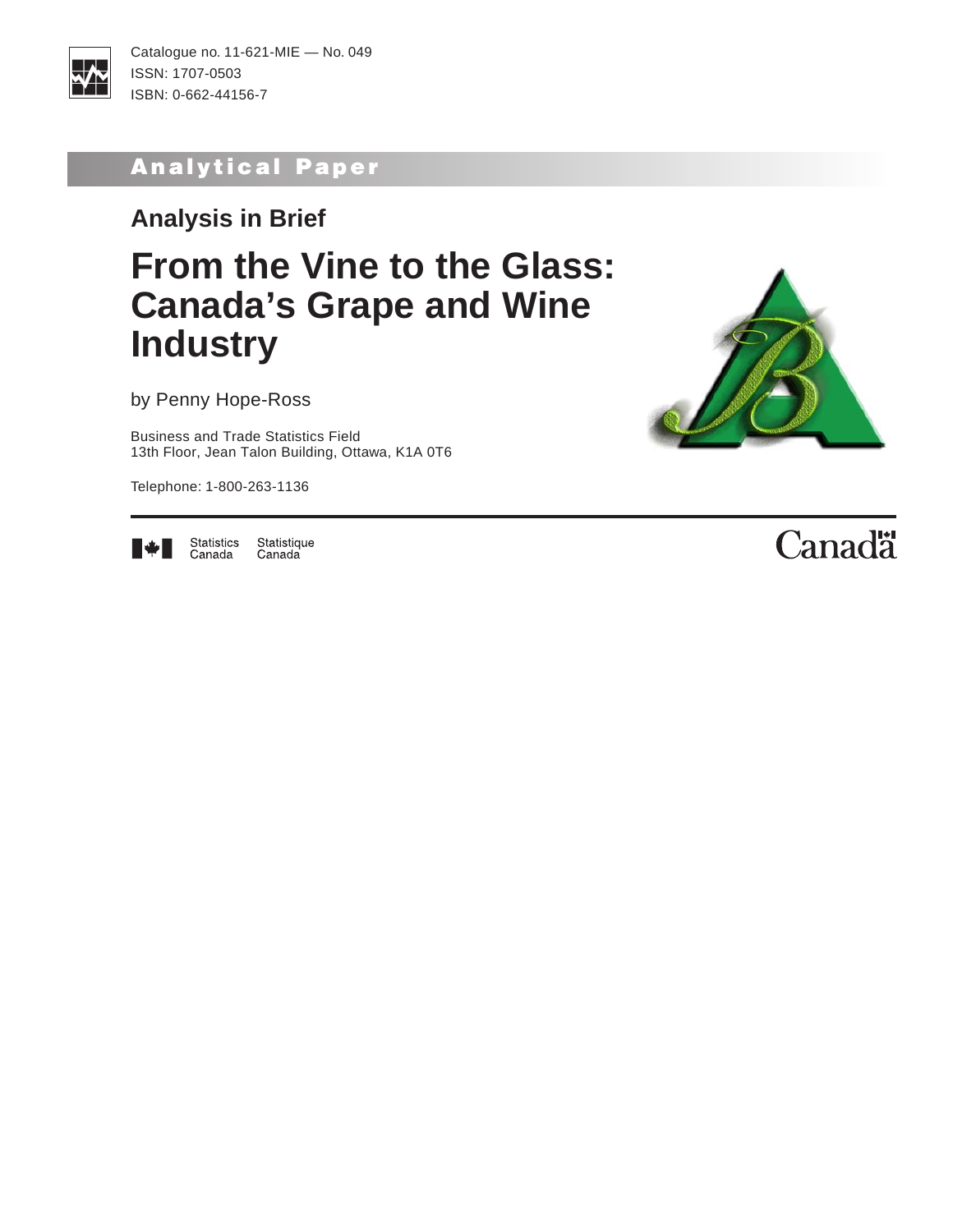

# **From the Vine to the Glass: Canada's Grape and Wine Industry**

#### **Penny Hope-Ross**

| <b>Review Committee:</b> Gayle Smith of Agriculture and Agri-Food Canada, Tim Davis of the |
|--------------------------------------------------------------------------------------------|
| Organisation for Economic Co-operation and Development, and                                |
| John Flanders, Bernard Lefrançois, Verna Mitura, Jake Purdy and                            |
| Claude Vaillancourt of Statistics Canada                                                   |

**Editor:** Christian Houle

**Managing Editor:** Yvan Gervais

**Production:** Debi Soucy

**October 2006** 

Catalogue No: 11-621-MIE2006049 ISSN: 1707-0503 ISBN: 0-662-44156-7 Frequency: Occasional **Ottawa** 

How to obtain more information: National inquiries line: 1-800-263-1136 E-Mail inquiries: analysisinbrief-analyseenbref@statcan.ca

Published by authority of the Minister responsible for Statistics Canada © Minister of Industry, 2006

All rights reserved. The content of this electronic publication may be reproduced, in whole or in part, and by any means, without further permission from Statistics Canada, subject to the following conditions: that it be done solely for the purposes of private study, research, criticism, review or newspaper summary, and/or for non-commercial purposes; and that Statistics Canada be fully acknowledged as follows: Source (or "Adapted from", if appropriate): Statistics Canada, year of publication, name of product, catalogue number, volume and issue numbers, reference period and page(s). Otherwise, no part of this publication may be reproduced, stored in a retrieval system or transmitted in any form, by any means—electronic, mechanical or photocopy—or for any purposes without prior written permission of Licensing Services, Client Services Division, Statistics Canada, Ottawa, Ontario, Canada K1A 0T6.

#### **Note of appreciation**

Canada owes the success of its statistical system to a long-standing partnership between Statistics Canada, the citizens of Canada, its businesses, governments and other institutions. Accurate and timely statistical information could not be produced without their continued cooperation and goodwill.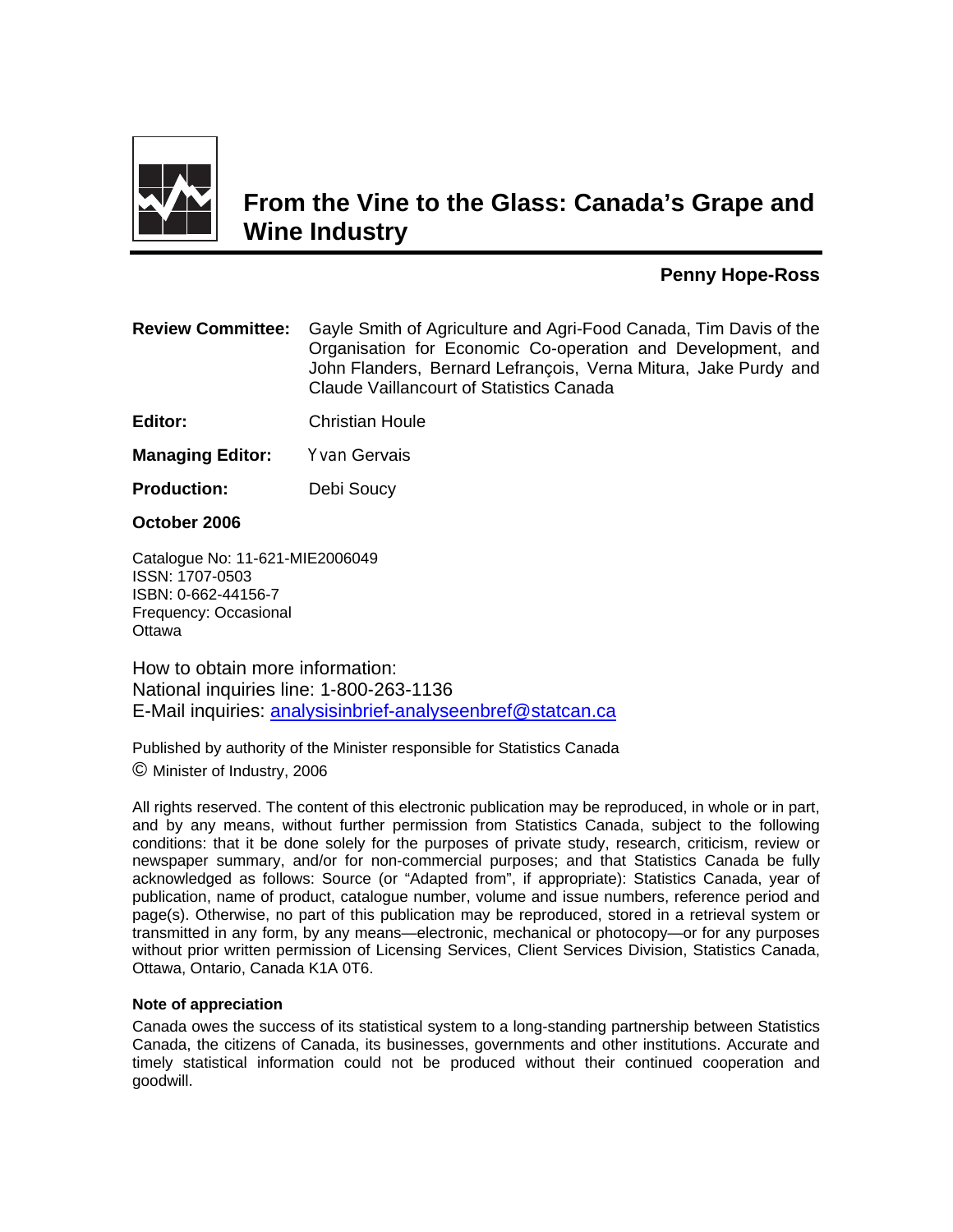## **From the Vine to the Glass: Canada's Grape and Wine Industry**

#### **Penny Hope-Ross, Business and Trade Statistics Field**

#### **Summary**

With specialty products such as Icewine and Vintners Quality Alliance (VQA) standards, Canadian wine products are increasingly pleasing the palate of Canadian oenophiles and of those around the world.

This attention is largely due to a transformation that began during the late 1980s and early 1990s when growers switched from producing wines made from native species grapes (*Labrusca*) to those made from wine quality grapes (*vinifera* and French hybrid varieties).

By 2005, the planted acreage of *vinifera* varieties had virtually doubled from 11,276 acres in 1993 to 21,825 acres. On the other hand, farmers considerably reduced harvest of the old *Labrusca* varieties.

Bad weather seriously affected the 2003 and 2005 grape crop in Canada. Total Canadian grape production declined to only 45,802 metric tonnes in 2005, compared with 70,872 tonnes in 2002, the peak year. The situation was particularly acute in Ontario in 2005. The coldest winter in several years proved too much for the following crop year.

As the grape industry was switching to quality wine grapes, the Canadian wine industry, although relatively small, was growing at a remarkable pace. Its real gross domestic product increased at an average annual rate of 7.1% between 1993 and 2005.

Canadians' taste for their own wines spurred the sales growth in this industry, as almost all of the increase was due to domestic sales.

Exports also increased but remained at levels relatively low compared with domestic sales. The most important export markets for Canadian wines are the United States and Taiwan.

In total, the value of wine sales in Canada exceeded \$4.2 billion in the fiscal year ending March 31, 2005. Consumers bought a record high volume of 360 million litres of wine, of which 40% were Canadian brands and 60% imported.

Quebec residents bought the highest amount of wine, averaging 18.2 litres per adult in 2005. They were followed by consumers in British Columbia who bought 16.2 litres on average. However, the biggest increase occurred in Nova Scotia, where sales doubled during this period from a low of 6.4 litres in 1993 to a high of 13.6 litres in 2005.

Canadians are still very much a beer-drinking nation. But more and more, wines are making inroads.

In 1993, each Canadian adult bought, on average, 10.6 litres of wine. By 2005, sales had increased by 3.7 litres to 14.3 litres per adult. At the same time, beer sales fell from 91.3 litres per adult to 88.1 litres, a decline of 3.2 litres.

This study examines the transformation in the Canadian grape and wine industries, and the evolution of wine sales in Canada from 1993 to 2005.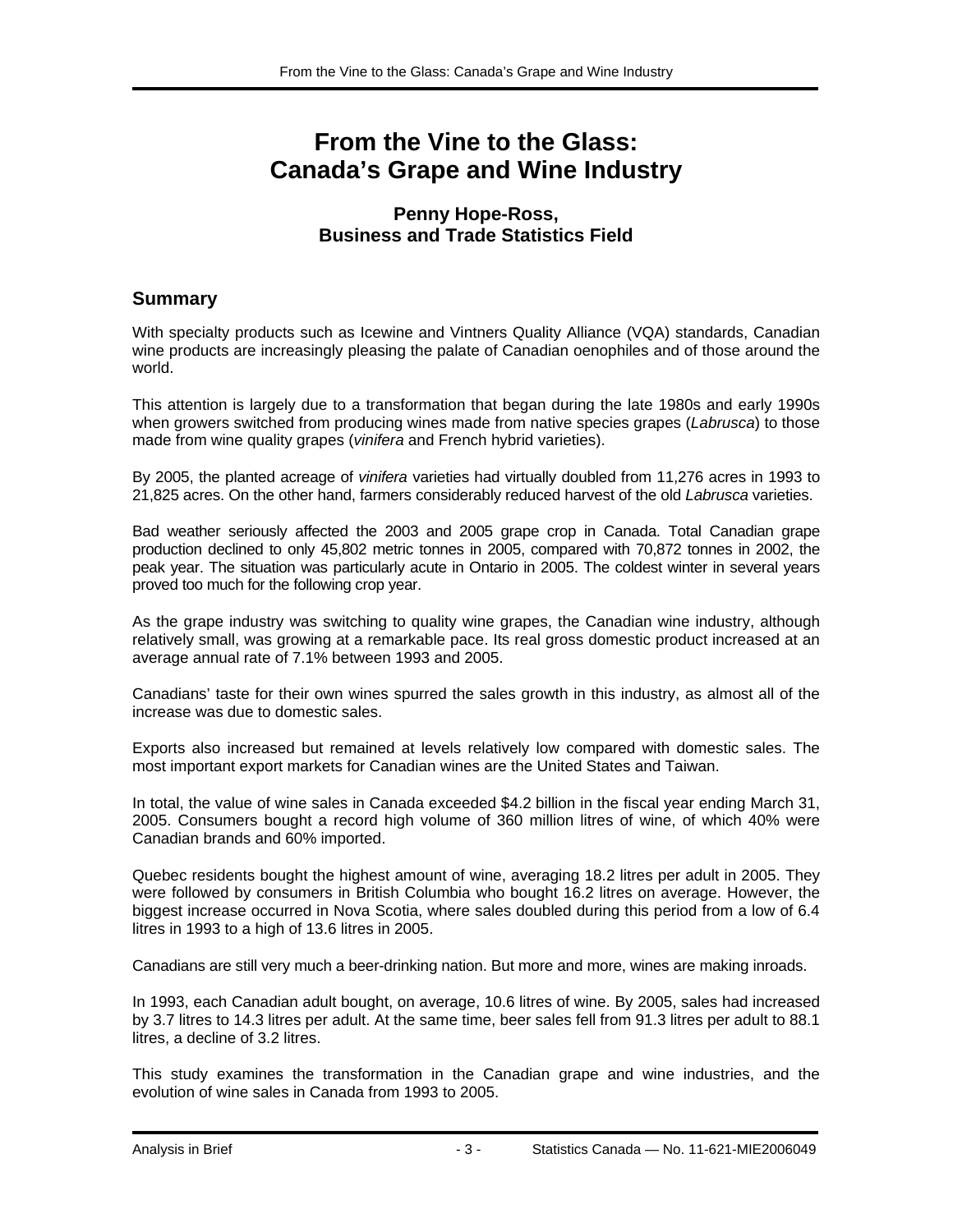### **Historical perspective: From 'foxy' grapes to high-end quality**

People have been making wine in Canada for more than two centuries. But Canada's modern day success in producing high-quality wines goes back only three decades.

Efforts by European settlers in the early 1800s to cultivate high-quality European grapes were largely unsuccessful because the vines succumbed to diseases induced by hot, humid summers, and harsh cold winters.

So, for more than a century, the Canadian wine industry was based on hardy grapes that could be grown successfully from native species grapes (*Labrusca*), and crosses such as *Niagara*, *Duchess* and *Catawba*.

However, wines made from these native-based grapes had a peculiar taste, often described as "foxy." In fortified wines, such as sherry or port, a healthy export market developed for these products.

By the 1960s, the market started to shift as consumer tastes leaned more towards drier table wines with lower alcohol content, and away from sweet table wines and fortified wines.

During the 1980s, three market events shook Canada's wine industry—the signing of the Canada-US Free Trade Agreement (FTA); a major pull-out and replacement program that would revolutionize the grape growing industry; and the creation of the Vintners Quality Alliance (VQA) standard.

The FTA, along with a ruling under General Agreement on Tariffs and Trade (GATT) meant Canada had to abandon the protection offered to its wine industry. To adjust to these new trade rules and to offer more competitive wines, producers with the support of provincial and federal governments undertook a major program to replace native grape varieties with quality wine grapes (*vinifera* grapes).

The reputation of Canadian wines was enhanced by the introduction of the voluntary VQA standard in Ontario in 1988, and in British Columbia two years later. The Alliance says that the VQA symbol on a bottle of Canadian wine assures consumers of standards of production, content, varietal percentage, appellation and vintage.

With these strict standards, the Canadian wine industry was able to dispel doubts wine drinkers may have had about Canadian wines. The result was a boost in the demand for *vinifera* grapes, the premium varieties used for wine production.

### **Grapes: A switch to higher quality**

Grape farmers responded to the increased demand for higher quality wine grapes by increasing the acreage planted with *vinifera* varieties.

By 2005, the acreage of *vinifera* varieties planted had virtually doubled from 11,276 acres in 1993 to 21,825 acres. On the other hand, farmers had only 4,280 acres of the old *Labrusca* varieties, down from 5,854.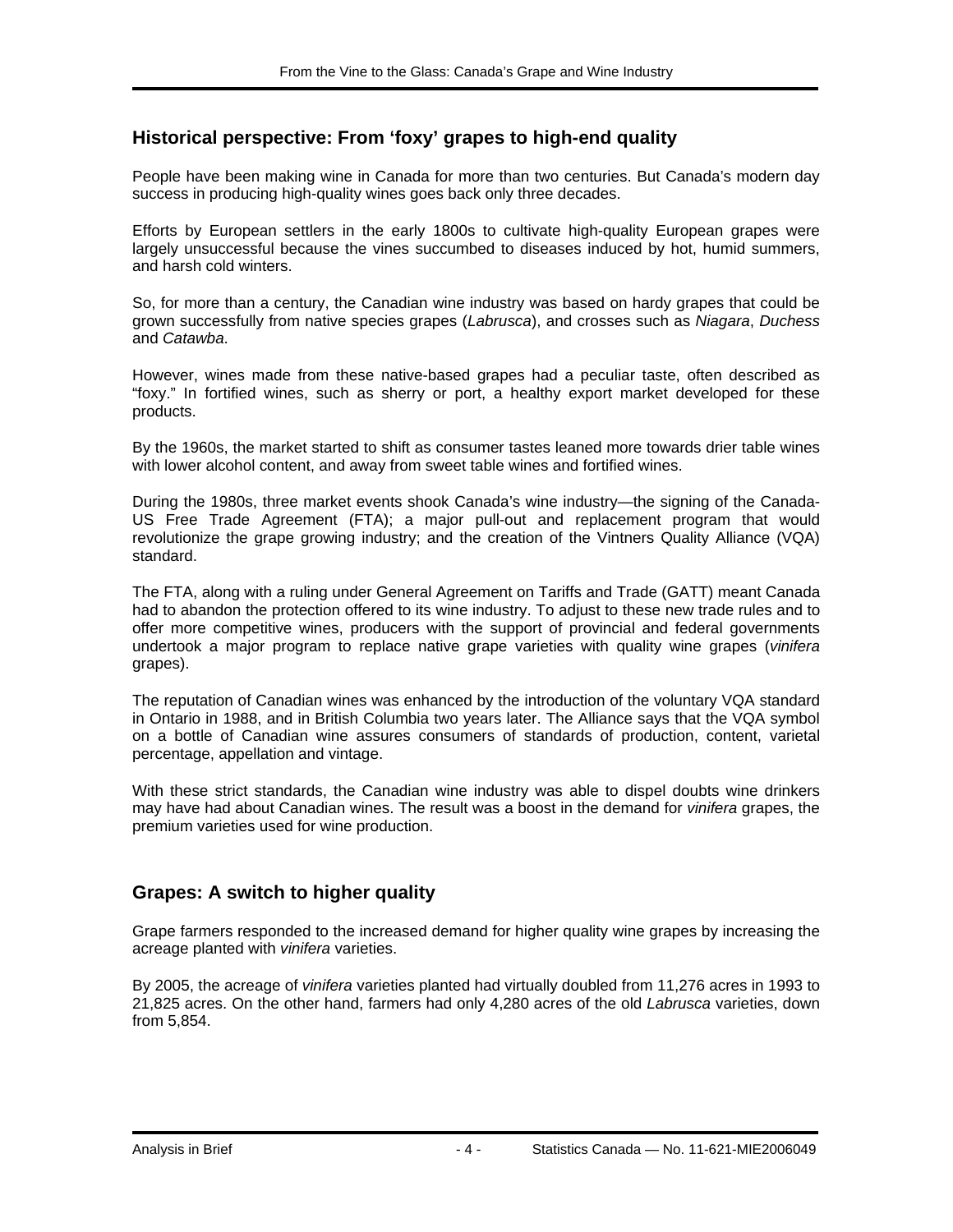#### **Chart 1 Grapes growers switched from table grapes to higher quality wine grapes**



thousands of acres planted

**Source(s):** Statistics Canada, Agriculture Division.

Canadian grape production is concentrated in only four provinces: Ontario, British Columbia, Quebec and Nova Scotia. The two leading wine grape regions in Canada are the Niagara Peninsula in Ontario and the Okanagan Valley in British Columbia.

In 2005, Canadian grape growers harvested 21,715 acres.

Ontario harvested grapes from 14,270 acres, most of which are in the Niagara Peninsula. This is more than twice the area of 6,755 in British Columbia. Quebec with 460 acres of vineyards and Nova Scotia with 230 acres, harvested much smaller areas.

Canada's vineyards have become a tourist attraction in their own right, drawing many visitors to Ontario's four wine-producing regions, and the five in British Columbia and, more recently, to Quebec for its grape and wine festivals.

Although some of the grape crop is harvested mechanically, much still has to be picked by hand. That's the job of hundreds of workers who head into the vineyards each year in September and October, as well as in January for the Icewine harvest.

Bad weather seriously affected the 2003 and 2005 crop years. Total Canadian grape production declined from 70,872 metric tonnes in 2002 to 55,415 tonnes in 2003. In 2004, it rebounded to 78,608 tonnes, then fell again to only 45,802 tonnes in 2005.

The situation was particularly acute in Ontario in 2005. The coldest winter in several years formed a large ice pack on the south shore of Lake Ontario. This resulted in the loss of the lake's warming effect and led to some extremely cold temperatures that affected the grape plants and the next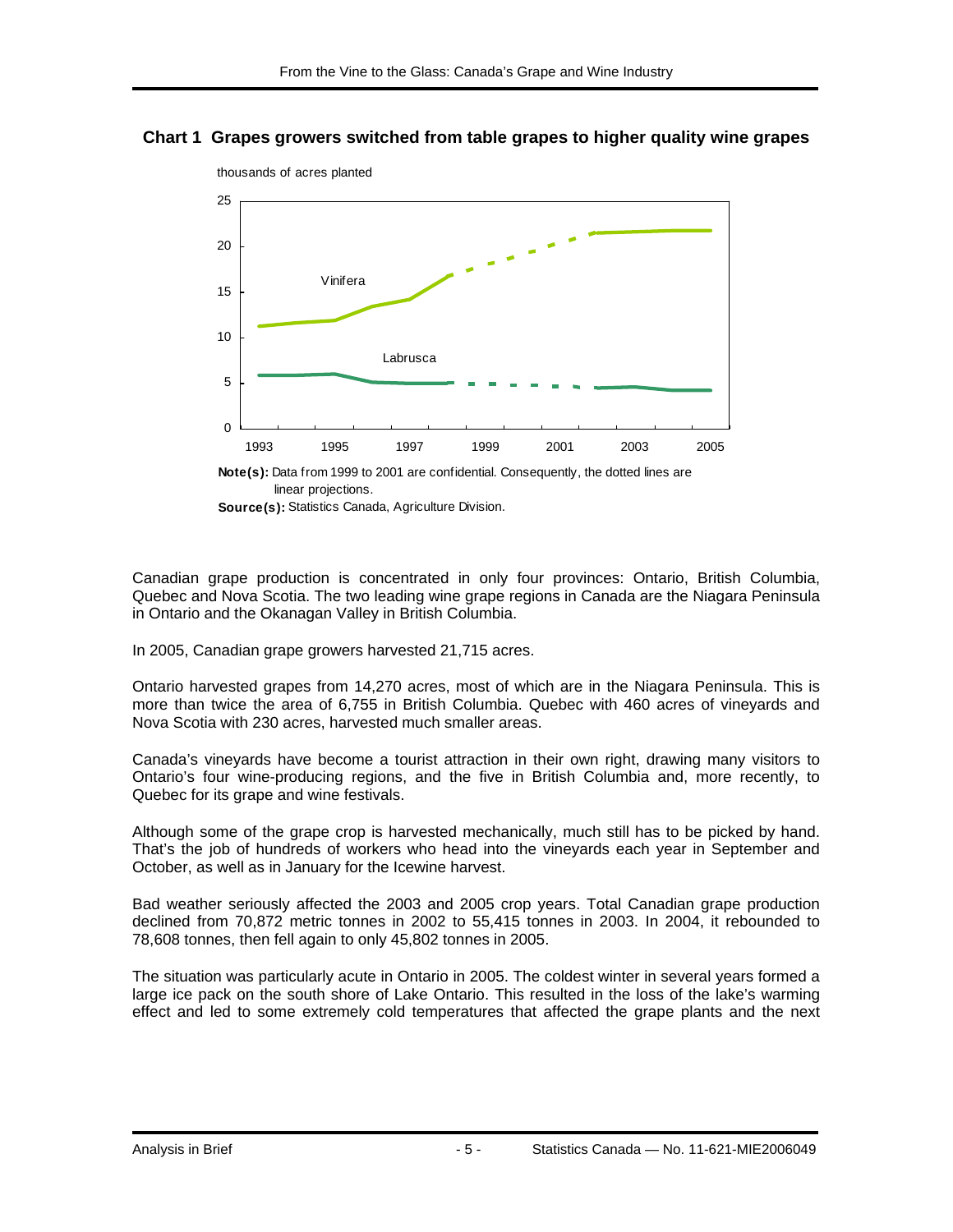crop.<sup>1</sup> Many grape growers who were surveyed reported that the cold weather resulted in the destruction of their entire crop.<sup>2</sup>

As a result, the harvest for Ontario's grape producers declined more than 50%, from 59,307 metric tonnes in 2004 to only 29,211 tonnes in 2005.

The *Labrusca* varieties were more resilient to these weather conditions, as their production stayed relatively constant from 2002 to 2005.

#### **Chart 2 The** *vinifera* **varieties were seriously affected by bad weather conditions in 2003 and 2005**



**Source(s):** Statistics Canada, Agriculture Division.

#### **Wine industry was small, but grew at a remarkable pace**

As the grape industry was switching to wine quality grapes, the Canadian wine industry, although relatively small, was growing at a remarkable pace.

The Canadian wine industry had the eleventh highest growth rate among the 215 industry groups between 1997 and 2005. During this period, its real GDP increased at an average annual rate of 7.1%, more than double the rate of growth of 3.0% for the nation as a whole.

-

<sup>1.</sup> See Ken Slingerland, "2005 Grape Season Overview," *The Tender Fruit Grape Vine,* vol. 10, issue 2, 2005, http://www.omafra.gov.on.ca/english/crops/hort/news/tenderfr/tf1002.pdf (accessed September 21, 2006).

<sup>2.</sup> See Verna Mitura and Mike Trant, "Canadian agriculture in 2005: A tough year in review," *VISTA on the Agri-food Industry and the Farm Community,* Statistics Canada Catalogue no. 21-004-XIE200602, June 2006, http://www.statcan.ca/english/freepub/21-004-XIE/21-004-XIE2006002.pdf (accessed September 21, 2006).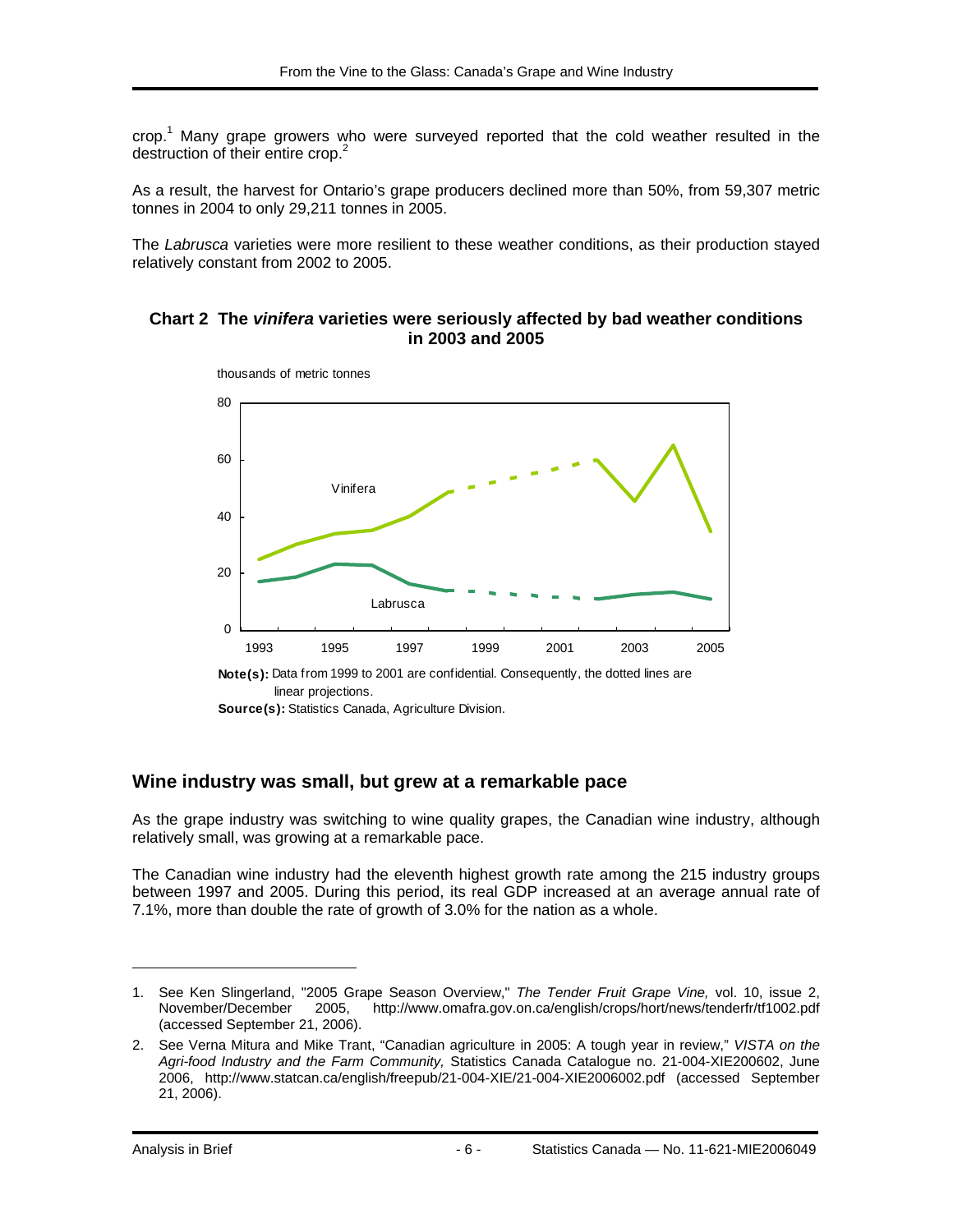The industry is, however, relatively small, accounting for only 0.03% of the economy-wide gross domestic product in 2005. It employed close to 2,500 persons in 2004 which was only 0.14% of all manufacturing jobs.

In 2005, shipments from Canadian wineries were worth more than \$832 million.

The wine industry in Ontario and British Columbia is closely linked to grape-growing. Wineries take about 80% of the annual grape production, with much of the balance going for juice or fresh fruit consumption. In Quebec, the wine sector is based primarily on value-added bottling and blending from imported bulk wines.<sup>3</sup>

#### **Canadians' taste for domestic wines spurred growth**

With the introduction of the FTA, it could well have been thought that domestically produced wines would be displaced by the popular Californian wines, putting Canadian wineries out of business.

In fact, the opposite occurred. Since the advent of the FTA, total sales of Canadian wines to Canadians have been fuelling the growth of the domestic wine industry.

Domestic retail sales and exports of Canadian wines (including cider, sparkling and coolers) increased by more than 5% a year on average from the fiscal year 1992/1993 to 2004/2005, reaching \$1.3 billion.

Almost all of this increase can be attributed to domestic sales. Of a \$557.4 million increase in total sales during the 12-year period, \$517.2 million or 93% came from the Canadian retail market.

Exports of Canadian wines (including cider, sparkling and coolers) increased 87-fold from 1992/93 to 2001/02, rising from \$1.3 million to \$116.0 million, a stunning average increase of 64% a year. In 1992/93, exports accounted for only 0.2% of Canadian wines sales. By 2001/02, they accounted for 10.4%.

But between 2001/02 to 2004/05, the situation changed drastically. Exports of Canadian wines declined by more than 50% to \$41.5 million, which represented only 3.3% of total sales.

It should be noted that cider, sparkling wines and coolers accounted for most of the wine exports, as wines made from grapes accounted for a relatively small portion of total Canadian wine exports (an average of about 12% from 2000 to 2005).

The major export markets for Canada's wines are the United States and Taiwan. Historically, the United States has been Canada's main market for wine. Its share of the Canadian export market in terms of volume has grown from 87% in 1993/1994 to a peak of 94% in 2002/2003. By 2004/2005, this share had dropped to 84%.

However, trade with Europe was opened up in 2001 when Canada signed an agreement with the European Union allowing access to Canadian Icewines and other table wines. Any Canadian wines that are certified as conforming to European Union winemaking standards are eligible for export.

-

<sup>3.</sup> Agriculture and Agri-Food Canada, *The Canadian Wine Industry,* http://www.agr.gc.ca/misb/fbba/index\_e.php?s1=proc-trans&s2=prof&page=wine-vin (accessed September 21, 2006).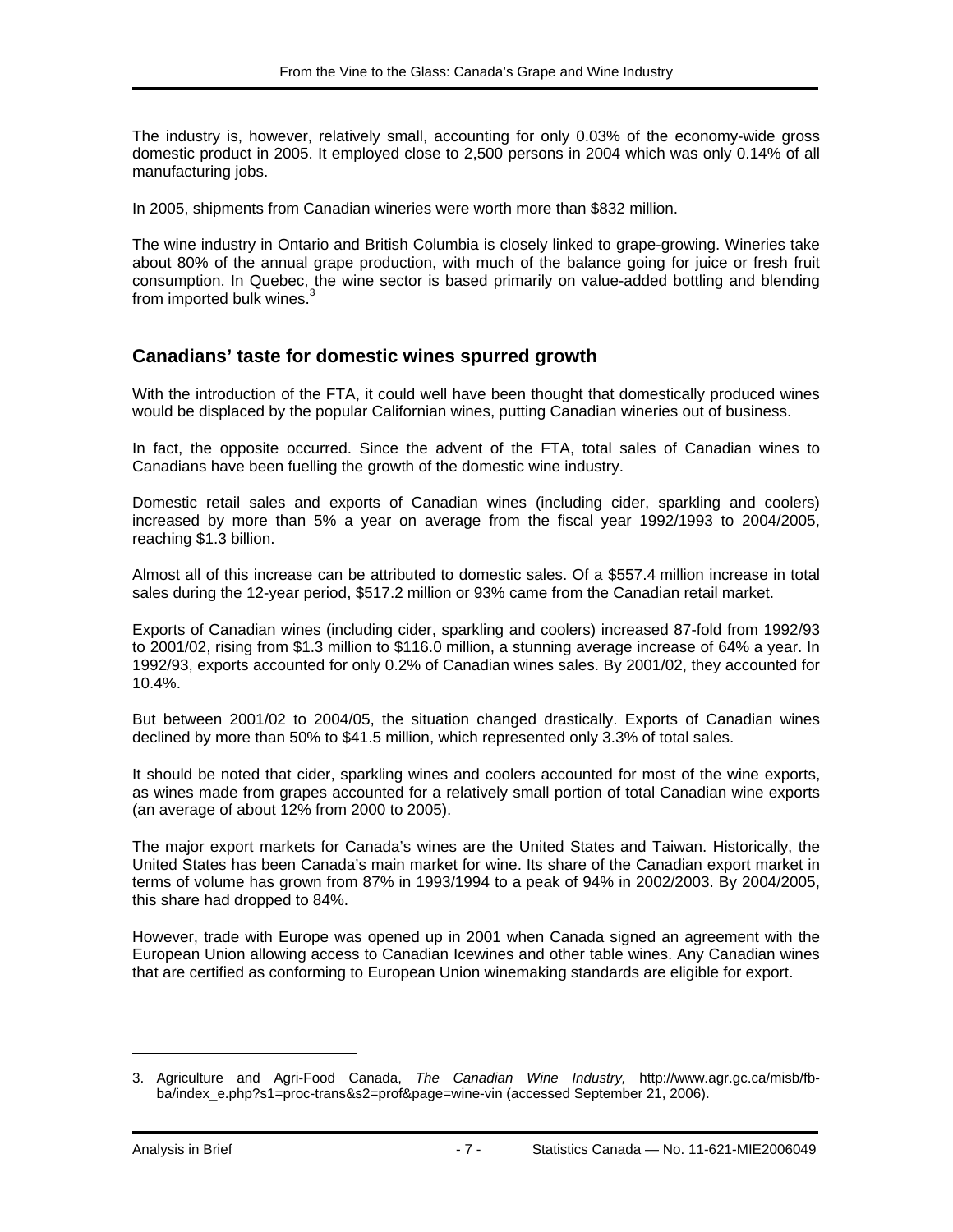



**Source(s):** Statistics Canada, CANSIM, tables 183-0016 and 183-0006.

### **Icewine: A niche market**

Wineries produce Icewine by allowing the grapes to freeze naturally on the vine. They are carefully picked by hand when temperatures consistently fall between minus 8 degrees and minus 13 degrees Celsius.

This provides the optimum level of sugar and flavour in the grapes. Grapes in this condition have a very low yield. Often an entire vine makes only a single bottle. That is why Icewine is of a higher price and often sold in half-bottles.

This very sweet wine with either a golden or deep, rich amber colour, is usually served as a dessert wine in small cordial glasses, chilled for one or two hours. The flavour is a combination of apricot, peach, mango, melon or other sweet fruits, and it often has a nutty aroma.

Ontario's Niagara region is currently the largest producer of Icewines, followed by British Columbia. But producers of this type of wine can also be found in Quebec and Nova Scotia.

According to Agriculture and Agri-Food Canada, between January and August 2005, Canadian producers shipped 72,293 litres of Icewine abroad, worth nearly \$4.9 million. During 2004 they exported nearly 120,000 litres of Icewine worth \$6.7 million.

The biggest customer of Icewine has been Taiwan, which purchased about one-quarter of the Canada's 2005 Icewine exports. It was followed by Singapore, the United States and Japan.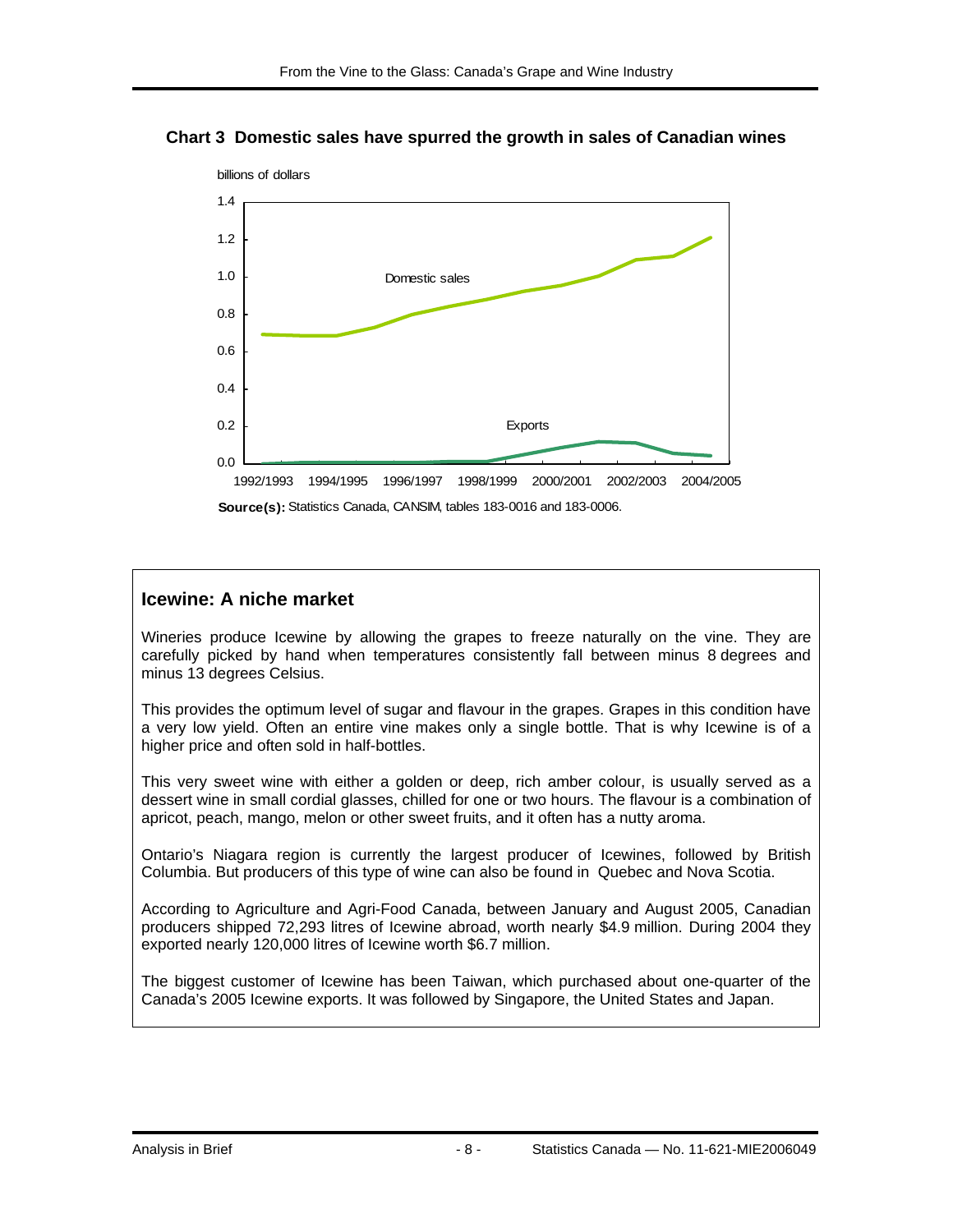## **Canadians love their beer, but wine is making inroads**

Canada is still very much a beer-drinking nation. But more and more, wines are making inroads.

In 1993, each Canadian adult bought, on average, 10.6 litres of wine. By 2005, sales had increased by 3.6 litres to 14.2 litres per adult. At the same time, beer sales fell from 91.3 litres per adult to 88.1 litres, a decline of 3.2 litres.

During this 12-year period, consumption of wine increased in all provinces. Quebec residents bought the highest amount of wine, averaging 18.2 litres per adult in 2005. They were followed by consumers in British Columbia who bought 16.2 litres on average.

However, the biggest increase occurred in Nova Scotia, where wine sales doubled from a low of 6.4 litres in 1993 to a high of 13.6 litres in 2005.

|                                  | 1993             | 2005 | Change  |
|----------------------------------|------------------|------|---------|
|                                  | litres per adult |      |         |
| <b>Newfoundland and Labrador</b> | 3.9              | 5.4  | 1.5     |
| <b>Prince Edward Island</b>      | 5.0              | 8.3  | 3.3     |
| Nova Scotia                      | 6.4              | 13.6 | 7.2     |
| <b>New Brunswick</b>             | 5.8              | 9.1  | 3.3     |
| Quebec                           | 12.7             | 18.2 | 5.5     |
| <b>Ontario</b>                   | 9.6              | 12.9 | 3.3     |
| <b>Manitoba</b>                  | 6.4              | 8.8  | 2.4     |
| <b>Saskatchewan</b>              | 4.7              | 6.2  | $1.5\,$ |
| <b>Alberta</b>                   | 10.0             | 14.8 | 4.8     |
| <b>British Columbia</b>          | 15.6             | 16.2 | 0.6     |
| Canada                           | 10.6             | 14.2 | 3.6     |

**Table 1 Wine sales per adult, Canada and provinces, 1993 and 2005** 

**Source(s):** Statistics Canada, CANSIM, tables 051-0001 and 183-0015.

In total, the value of wine sales in Canada reached \$4.2 billion in the fiscal year ending March 31, 2005.

During 2004/05, consumers bought a record high volume of 360 million litres of wine, of which 40% were Canadian brands and 60% imported.

For the first time, the value of sales of wine has surpassed that of spirits in Canada. In the fiscal year ending March 31, 2005, wine accounted for 25.2% of the value of sales of alcoholic beverages, compared with 24.3% for spirits, the first time wine has jumped into second place. Beer accounted for 50.4%.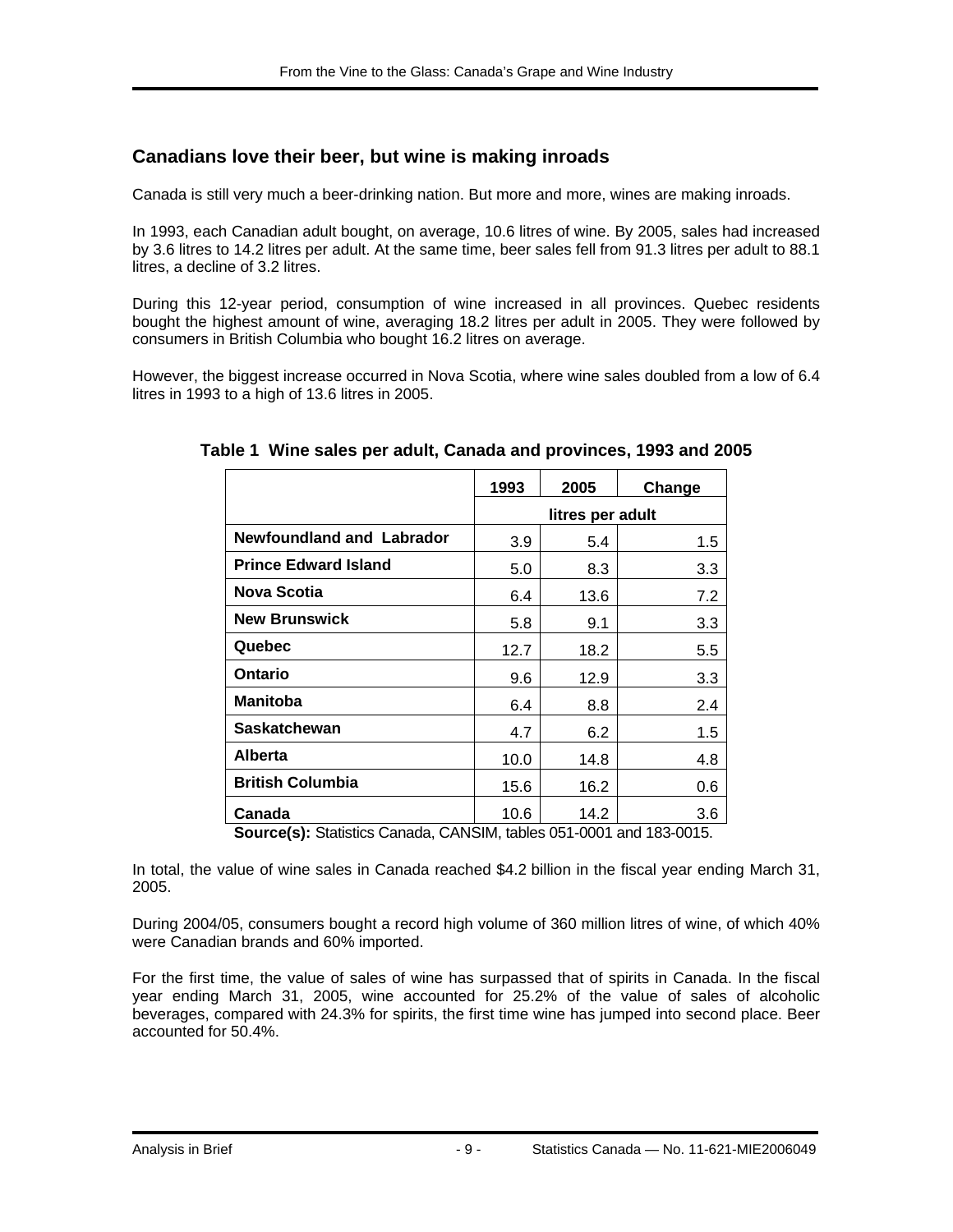#### **Sales of imported wines increased much more than domestic wines**

Despite its growing popularity on the home front, Canadian wine still faces aggressive competition from foreign products, ranging from South Africa to Australia and Central Europe.

At first glance, the growth in Canadian wine sales is impressive. However, most of this increase has been in sales of imported wines.

Sales of imported wines have increased much more than sales of domestic wines, both in terms of value and volume. This has occurred even though the price of imported wines has increased much more than domestic wines.

For example, between 2000/2001 and 2004/2005, sales of domestic wine by volume increased 13%, a much slower rate than the 23% increase for imported brands.

In 1992/1993, consumers paid on average \$6.23 a litre for domestic wine while imported wines cost \$9.94 per litre. In 2005, domestic wines had increased to \$8.33 a litre, while imported wine prices had gone up by over \$4 to \$14.04 a litre.

Canadian consumers apparently prefer their domestic wines to be white. In 2004/2005, they purchased just under 57.8 million litres of domestic white wines, compared with about 47.5 million litres of domestic reds. This probably reflects the fact that Canadian conditions favour the production of white wines.

However, red wines dominated imports. In 2004/2005, consumers purchased 128.6 million litres of imported red wine, more than twice the volume of 63.5 million litres of imported white wine.

Among white wines, in 2004/2005, there was almost a 50-50 split between imported and domestic brands. However, only 27% of the red wine sold in Canada during the fiscal year was Canadian-made.

In Prince Edward Island, Saskatchewan and British Columbia, Canadian-made wine accounted for close to two-thirds of the white wine sold.

To complete the picture, wine sales that haven't been classified as neither red or white (such as coolers, cider and sparkling) accounted for a volume of 62.9 million litres, of which 64% were from Canadian producers.